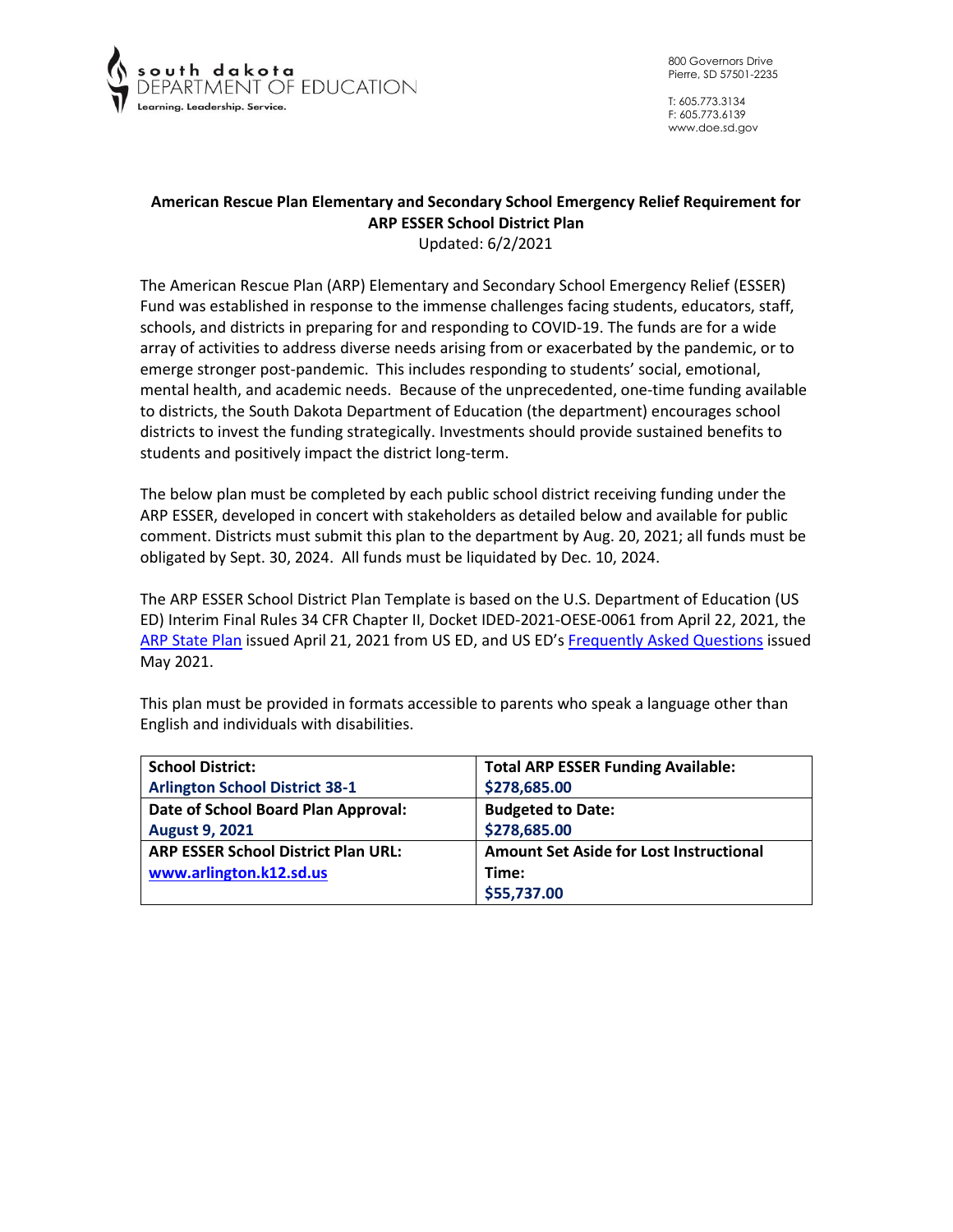### **Prevention and Mitigation Strategies**

1. Describe how the funds will be used to implement prevention and mitigation strategies that are, to the greatest extent practicable, consistent with the most recent Centers for Disease Control and Prevention (CDC) guidance on reopening schools. Please insert NA if a category is not applicable to your plan.

| <b>Narrative</b>                                                                                                                                                                                                                                                                                                                                                                                                                                                                                                                                                                                                                                                                                                                                                                                                                                                                                                                                                                                                                | Approximate |  |
|---------------------------------------------------------------------------------------------------------------------------------------------------------------------------------------------------------------------------------------------------------------------------------------------------------------------------------------------------------------------------------------------------------------------------------------------------------------------------------------------------------------------------------------------------------------------------------------------------------------------------------------------------------------------------------------------------------------------------------------------------------------------------------------------------------------------------------------------------------------------------------------------------------------------------------------------------------------------------------------------------------------------------------|-------------|--|
| <b>Budget</b><br><b>Overview</b><br>The Arlington School District used prior ESSER monies on cleaning materials and equipment.<br>The district will use some money from the ARP funding to purchase additional cleaning<br>equipment. The district also used prior ESSER monies to hire additional custodial staff to<br>help with cleaning and sanitizing. The school district will use some of the ARP funding to<br>retain the additional .5 FTE custodial staff member for the 2021-22 school year so as to<br>continue cleaning/sanitizing schedule started during the 2020-21 school year. We will<br>monitor CDC guidance and the SD Dept of Health on a regular basis to ensure cleaning and<br>sanitation are aligned with recommended guidelines, including cleaning high-touch surfaces<br>at least once a day, disinfecting areas occupied by someone who tested positive for Covid-<br>19, and educating staff, students, parents, and stakeholders about handwashing,<br>symptoms, masks, social distancing, etc. |             |  |
| <b>Equipment and/or Supplies</b><br>Floor Scrubbers, Wet/Dry Vacuums, Cleaning/Sanitizing supplies                                                                                                                                                                                                                                                                                                                                                                                                                                                                                                                                                                                                                                                                                                                                                                                                                                                                                                                              | \$30,000.00 |  |
| <b>Additional FTE</b><br>.5 FTE was hired during 2020-21 school year and will be retained during the<br>2021-22 school year.                                                                                                                                                                                                                                                                                                                                                                                                                                                                                                                                                                                                                                                                                                                                                                                                                                                                                                    | \$12,350.00 |  |
| <b>Other Priorities Not Outlined Above</b><br><b>NA</b>                                                                                                                                                                                                                                                                                                                                                                                                                                                                                                                                                                                                                                                                                                                                                                                                                                                                                                                                                                         |             |  |
| <b>Total Approximate Budget for Mitigation Strategies</b>                                                                                                                                                                                                                                                                                                                                                                                                                                                                                                                                                                                                                                                                                                                                                                                                                                                                                                                                                                       | \$42,350.00 |  |

# **Academic Impact of Lost Instructional Time**

2. Describe how the school district will use the funds it reserves (i.e., at least 20 percent of funding) under section  $2001(e)(1)$  of the ARP Act to address the academic impact of lost instructional time through the implementation of evidence-based interventions (please see [U.S. Department of Education's FAQ](https://oese.ed.gov/files/2021/05/ESSER.GEER_.FAQs_5.26.21_745AM_FINALb0cd6833f6f46e03ba2d97d30aff953260028045f9ef3b18ea602db4b32b1d99.pdf) A-10 and C-2; districts may also consult the department's Evidence Based Practices Template found under Documents/Resource[s here\)](https://doe.sd.gov/title/schoolimprovement.aspx). This can include summer learning, extended school day, comprehensive afterschool programs, or extended school year. Please insert NA if a category is not applicable to your plan.

| <b>Narrative</b>                                                                          | Approximate<br><b>Budget</b> |
|-------------------------------------------------------------------------------------------|------------------------------|
| <b>Overview</b>                                                                           |                              |
| Data analysis is conducted annually. All things considered, our test scores for 2021 are  |                              |
| higher than anticipated considering the impact learning at home had on students. The      |                              |
| Arlington Elementary has been recognized as a National Blue Ribbon School. The district's |                              |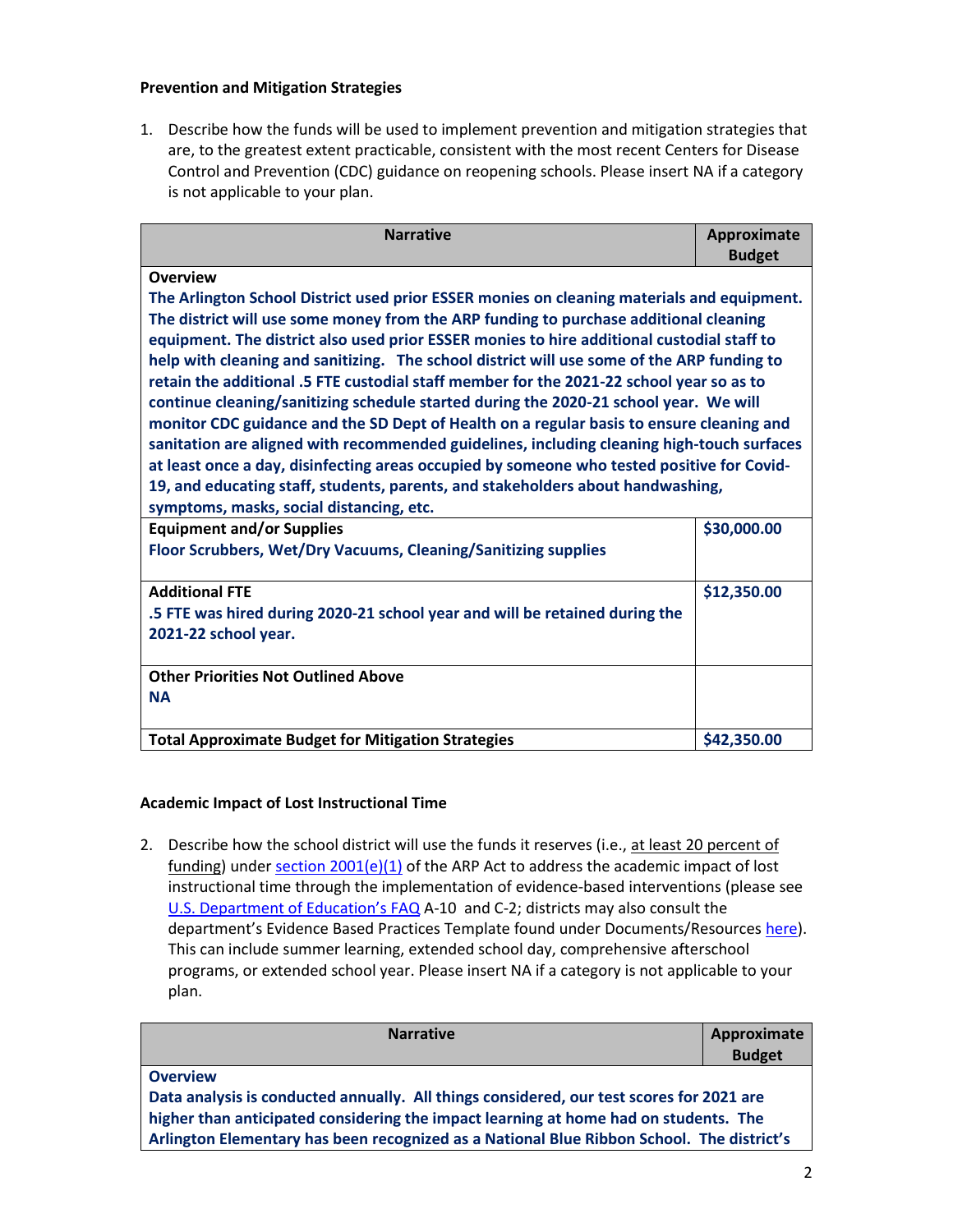**curriculum, along with dedicated teachers, have contributed to the overall scores and this distinct National Blue Ribbon School honor. Students throughout the district were not negatively impacted.**

**The Arlington School District identified in-person learning as the most effective strategy to provide supports for students who lost instructional time. The school district will be evaluating its curriculum to make sure the curriculum is up-to-date to meet the changing needs of the students of the school district. During this process, the district will consult DOE-vetted resources including the What Works Clearinghouse, Doing What Works Library, and the Results First Clearinghouse Database. Based on data analysis done at the district, the interventions identified below address the district's need to accurately assess students' academic progress and assist teachers in meeting students' academic needs.** 

| Specific Evidence-Based Interventions (eg., curriculum, assessments)<br>The Arlington School District will purchase/contract NWEA MAPS for<br>assessment purposes. The school district will use data revealed in NWEA<br>MAPS to identify areas of strengths and weaknesses. Data will be used to<br>drive instruction and curriculum reviews to determine replacing/updating<br>district curriculum. | \$28,335.00  |
|-------------------------------------------------------------------------------------------------------------------------------------------------------------------------------------------------------------------------------------------------------------------------------------------------------------------------------------------------------------------------------------------------------|--------------|
| Opportunities for Extended Learning (eg., summer school, afterschool)<br><b>NA</b>                                                                                                                                                                                                                                                                                                                    |              |
| <b>Equipment and/or Supplies</b>                                                                                                                                                                                                                                                                                                                                                                      | \$125,000.00 |
| Laptops with the most up-to-date operating system for students so as to                                                                                                                                                                                                                                                                                                                               |              |
| implement learning software and be used as collaboration tools between                                                                                                                                                                                                                                                                                                                                |              |
| staff and students.                                                                                                                                                                                                                                                                                                                                                                                   |              |
| <b>Additional FTE</b>                                                                                                                                                                                                                                                                                                                                                                                 |              |
| <b>NA</b>                                                                                                                                                                                                                                                                                                                                                                                             |              |
|                                                                                                                                                                                                                                                                                                                                                                                                       |              |
| <b>Other Priorities Not Outlined Above</b>                                                                                                                                                                                                                                                                                                                                                            |              |
| <b>NA</b>                                                                                                                                                                                                                                                                                                                                                                                             |              |
| Total Approximate Budget for Academic Impact of Lost Instructional Time                                                                                                                                                                                                                                                                                                                               | \$153,335.00 |

# **Investments Aligned with Student Needs**

3. Describe how the school district will ensure that the interventions it implements described in question 2 above will respond to the academic, social, emotional, and mental health needs of all students, and particularly those students disproportionately impacted by the COVID-19 pandemic. This should include specific language around each of the below groups. Discuss each category by elementary, middle, and high school, if appropriate.\*

| <b>Population</b> | <b>Academic</b>                                                                                           | <b>Social, Emotional, and Mental</b>                                                                       |
|-------------------|-----------------------------------------------------------------------------------------------------------|------------------------------------------------------------------------------------------------------------|
|                   |                                                                                                           | <b>Health</b>                                                                                              |
| All students      | Based on the data analysis and<br>overviews described above, the<br><b>Arlington School District will</b> | The Arlington School District will<br>seek professional development<br>opportunities for all staff that is |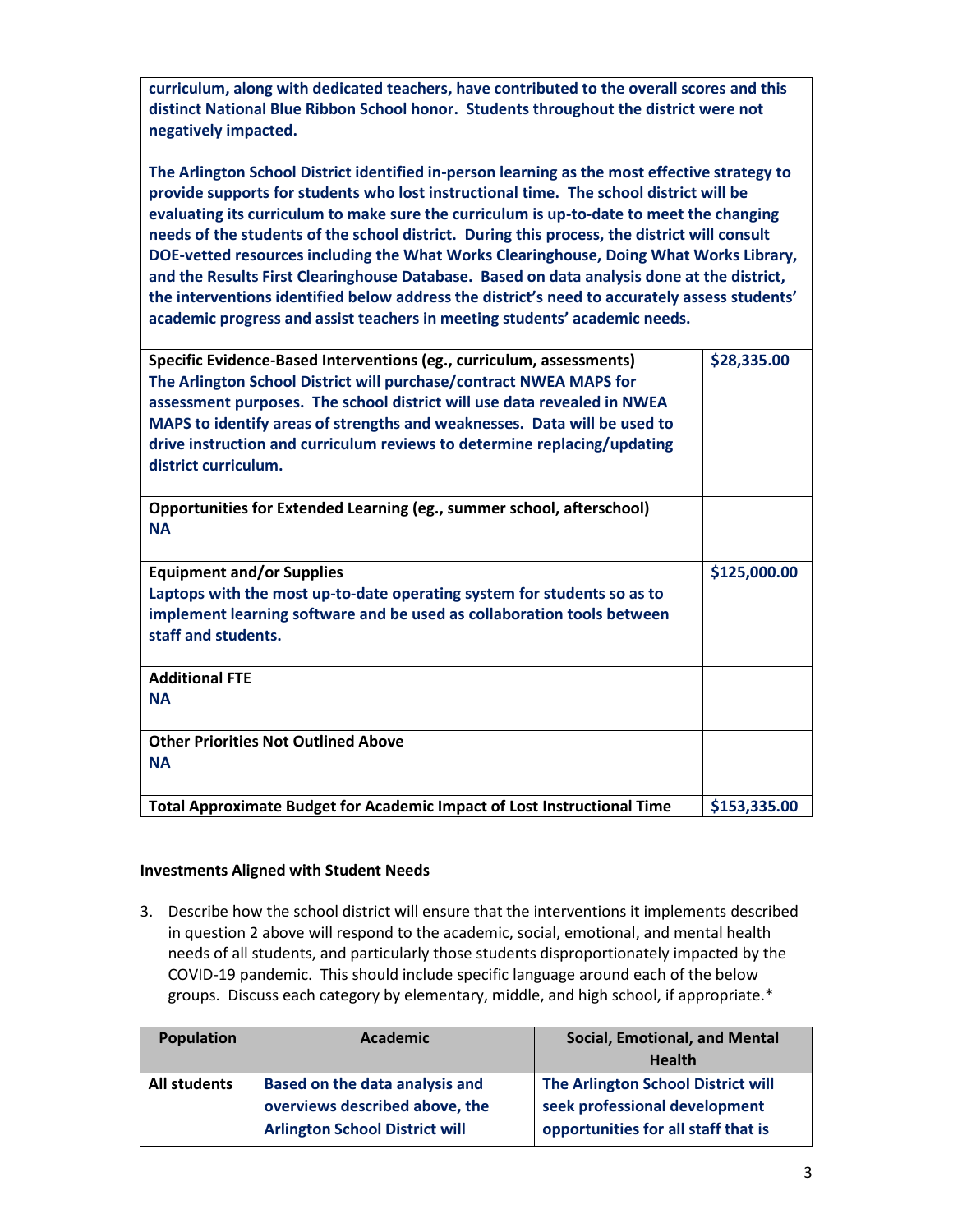|                    | implement strategies designed to         | focused on behavioral management    |
|--------------------|------------------------------------------|-------------------------------------|
|                    | engage and/or re-engage these            | programs as well as services for    |
|                    | students and provide strong              | students who face mental health     |
|                    | instruction for academic attainment      | challenges and need counseling.     |
|                    | for all students based on their          |                                     |
|                    | individual needs. These strategies       |                                     |
|                    | include:                                 |                                     |
|                    | <b>NWEA Assessments given three</b>      |                                     |
|                    | times each year to determine             |                                     |
|                    | specific areas of learning loss.         |                                     |
|                    | Curriculum, technology, and<br>$\bullet$ |                                     |
|                    | software updates to provide a            |                                     |
|                    | variety of evidence-based                |                                     |
|                    | strategies allowing teachers to          |                                     |
|                    | reach students at different              |                                     |
|                    | levels.                                  |                                     |
|                    | <b>Success will be determined by</b>     |                                     |
|                    | <b>NWEA MAP test RIT scores</b>          |                                     |
|                    | increasing each year.                    |                                     |
| <b>Students</b>    | Based on the data analysis and           | The Arlington School District will  |
| from low           | overviews described above, the           | seek professional development       |
| income             | <b>Arlington School District will</b>    | opportunities for all staff that is |
| families           | implement strategies designed to         | focused on behavioral management    |
|                    | engage and/or re-engage these            | programs as well as services for    |
|                    | students and provide strong              | students who face mental health     |
|                    | instruction for academic attainment      | challenges and need counseling.     |
|                    | for all students based on their          |                                     |
|                    | individual needs. These strategies       |                                     |
|                    | include:                                 |                                     |
|                    | <b>NWEA Assessments given three</b>      |                                     |
|                    | times each year to determine             |                                     |
|                    | specific areas of learning loss.         |                                     |
|                    | Curriculum, technology, and<br>$\bullet$ |                                     |
|                    | software updates to provide a            |                                     |
|                    | variety of evidence-based                |                                     |
|                    | strategies allowing teachers to          |                                     |
|                    | reach students at different              |                                     |
|                    | levels.                                  |                                     |
|                    | <b>Success will be determined by</b>     |                                     |
|                    | <b>NWEA MAP test RIT scores</b>          |                                     |
|                    | increasing each year.                    |                                     |
| <b>Students of</b> | Based on the data analysis and           | The Arlington School District will  |
| color              | overviews described above, the           | seek professional development       |
|                    | <b>Arlington School District will</b>    | opportunities for all staff that is |
|                    | implement strategies designed to         | focused on behavioral management    |
|                    | engage and/or re-engage these            | programs as well as services for    |
|                    | students and provide strong              |                                     |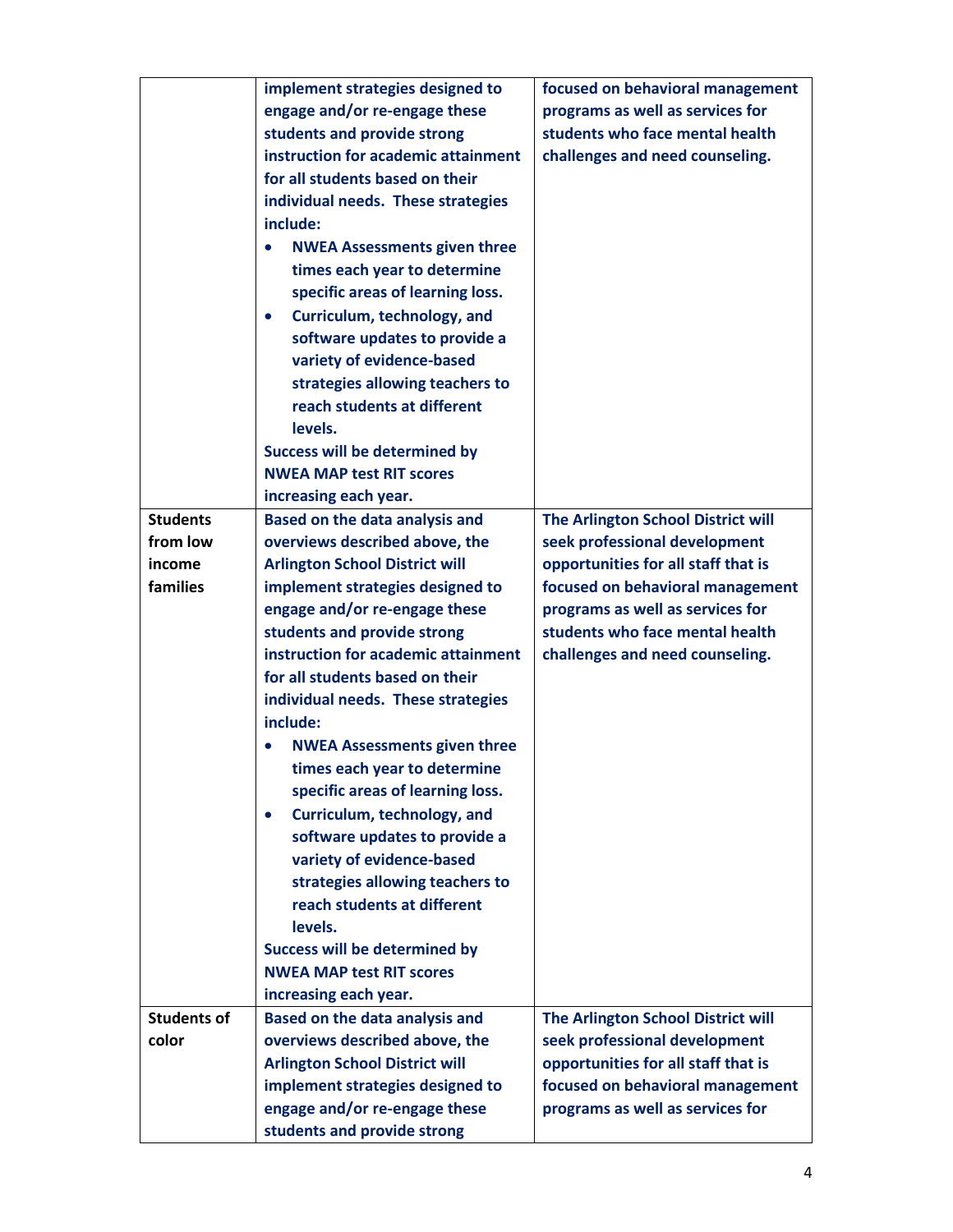|                 | instruction for academic attainment      | students who face mental health     |
|-----------------|------------------------------------------|-------------------------------------|
|                 | for all students based on their          | challenges and need counseling.     |
|                 | individual needs. These strategies       |                                     |
|                 | include:                                 |                                     |
|                 | <b>NWEA Assessments given three</b>      |                                     |
|                 | times each year to determine             |                                     |
|                 | specific areas of learning loss.         |                                     |
|                 | Curriculum, technology, and<br>$\bullet$ |                                     |
|                 | software updates to provide a            |                                     |
|                 | variety of evidence-based                |                                     |
|                 | strategies allowing teachers to          |                                     |
|                 | reach students at different              |                                     |
|                 | levels.                                  |                                     |
|                 | <b>Success will be determined by</b>     |                                     |
|                 | <b>NWEA MAP test RIT scores</b>          |                                     |
|                 | increasing each year.                    |                                     |
| <b>English</b>  | <b>Based on the data analysis and</b>    | The Arlington School District will  |
| <b>learners</b> | overviews described above, the           | seek professional development       |
|                 | <b>Arlington School District will</b>    | opportunities for all staff that is |
|                 | implement strategies designed to         | focused on behavioral management    |
|                 | engage and/or re-engage these            | programs as well as services for    |
|                 | students and provide strong              | students who face mental health     |
|                 | instruction for academic attainment      | challenges and need counseling.     |
|                 | for all students based on their          |                                     |
|                 | individual needs. These strategies       |                                     |
|                 | include:                                 |                                     |
|                 | <b>NWEA Assessments given three</b>      |                                     |
|                 | times each year to determine             |                                     |
|                 | specific areas of learning loss.         |                                     |
|                 | Curriculum, technology, and              |                                     |
|                 | software updates to provide a            |                                     |
|                 | variety of evidence-based                |                                     |
|                 | strategies allowing teachers to          |                                     |
|                 | reach students at different              |                                     |
|                 | levels.                                  |                                     |
|                 | <b>Success will be determined by</b>     |                                     |
|                 | <b>NWEA MAP test RIT scores</b>          |                                     |
|                 | increasing each year.                    |                                     |
| Children with   | Based on the data analysis and           | The Arlington School District will  |
| disabilities    | overviews described above, the           | seek professional development       |
|                 | <b>Arlington School District will</b>    | opportunities for all staff that is |
|                 | implement strategies designed to         | focused on behavioral management    |
|                 | engage and/or re-engage these            | programs as well as services for    |
|                 | students and provide strong              | students who face mental health     |
|                 | instruction for academic attainment      | challenges and need counseling.     |
|                 | for all students based on their          |                                     |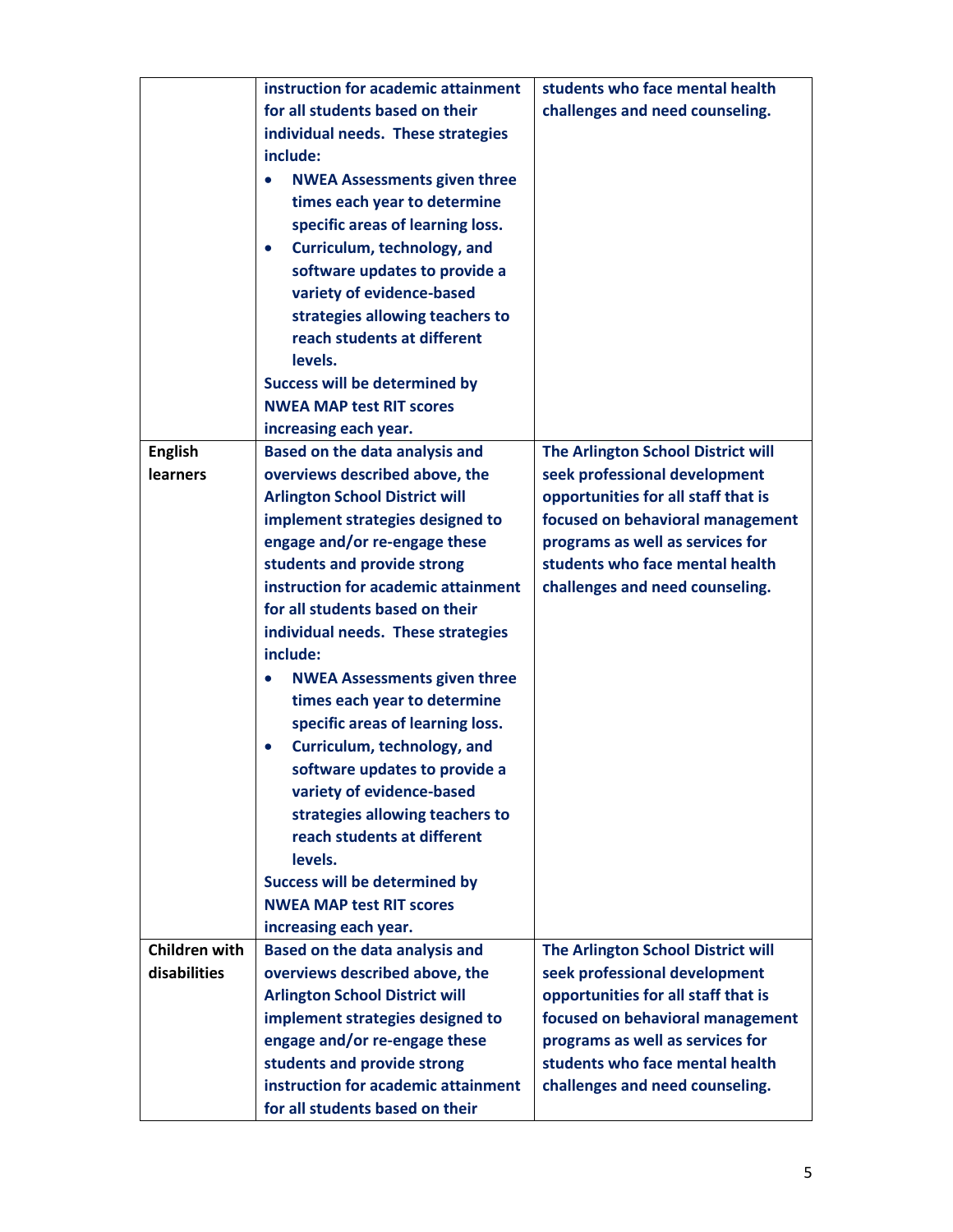|                 | individual needs. These strategies               |                                     |
|-----------------|--------------------------------------------------|-------------------------------------|
|                 | include:                                         |                                     |
|                 | <b>NWEA Assessments given three</b><br>$\bullet$ |                                     |
|                 | times each year to determine                     |                                     |
|                 |                                                  |                                     |
|                 | specific areas of learning loss.                 |                                     |
|                 | Curriculum, technology, and<br>$\bullet$         |                                     |
|                 | software updates to provide a                    |                                     |
|                 | variety of evidence-based                        |                                     |
|                 | strategies allowing teachers to                  |                                     |
|                 | reach students at different                      |                                     |
|                 | levels.                                          |                                     |
|                 | <b>Success will be determined by</b>             |                                     |
|                 | <b>NWEA MAP test RIT scores</b>                  |                                     |
|                 | increasing each year.                            |                                     |
| <b>Students</b> | Based on the data analysis and                   | The Arlington School District will  |
| experiencing    | overviews described above, the                   | seek professional development       |
| homelessness    | <b>Arlington School District will</b>            | opportunities for all staff that is |
|                 | implement strategies designed to                 | focused on behavioral management    |
|                 | engage and/or re-engage these                    | programs as well as services for    |
|                 | students and provide strong                      | students who face mental health     |
|                 | instruction for academic attainment              | challenges and need counseling.     |
|                 | for all students based on their                  |                                     |
|                 | individual needs. These strategies               |                                     |
|                 | include:                                         |                                     |
|                 | <b>NWEA Assessments given three</b><br>$\bullet$ |                                     |
|                 | times each year to determine                     |                                     |
|                 | specific areas of learning loss.                 |                                     |
|                 | Curriculum, technology, and<br>$\bullet$         |                                     |
|                 | software updates to provide a                    |                                     |
|                 | variety of evidence-based                        |                                     |
|                 |                                                  |                                     |
|                 | strategies allowing teachers to                  |                                     |
|                 | reach students at different                      |                                     |
|                 | levels.                                          |                                     |
|                 | <b>Success will be determined by</b>             |                                     |
|                 | <b>NWEA MAP test RIT scores</b>                  |                                     |
|                 | increasing each year.                            |                                     |
| Children in     | Based on the data analysis and                   | The Arlington School District will  |
| foster care     | overviews described above, the                   | seek professional development       |
|                 | <b>Arlington School District will</b>            | opportunities for all staff that is |
|                 | implement strategies designed to                 | focused on behavioral management    |
|                 | engage and/or re-engage these                    | programs as well as services for    |
|                 | students and provide strong                      | students who face mental health     |
|                 | instruction for academic attainment              | challenges and need counseling.     |
|                 | for all students based on their                  |                                     |
|                 | individual needs. These strategies               |                                     |
|                 | include:                                         |                                     |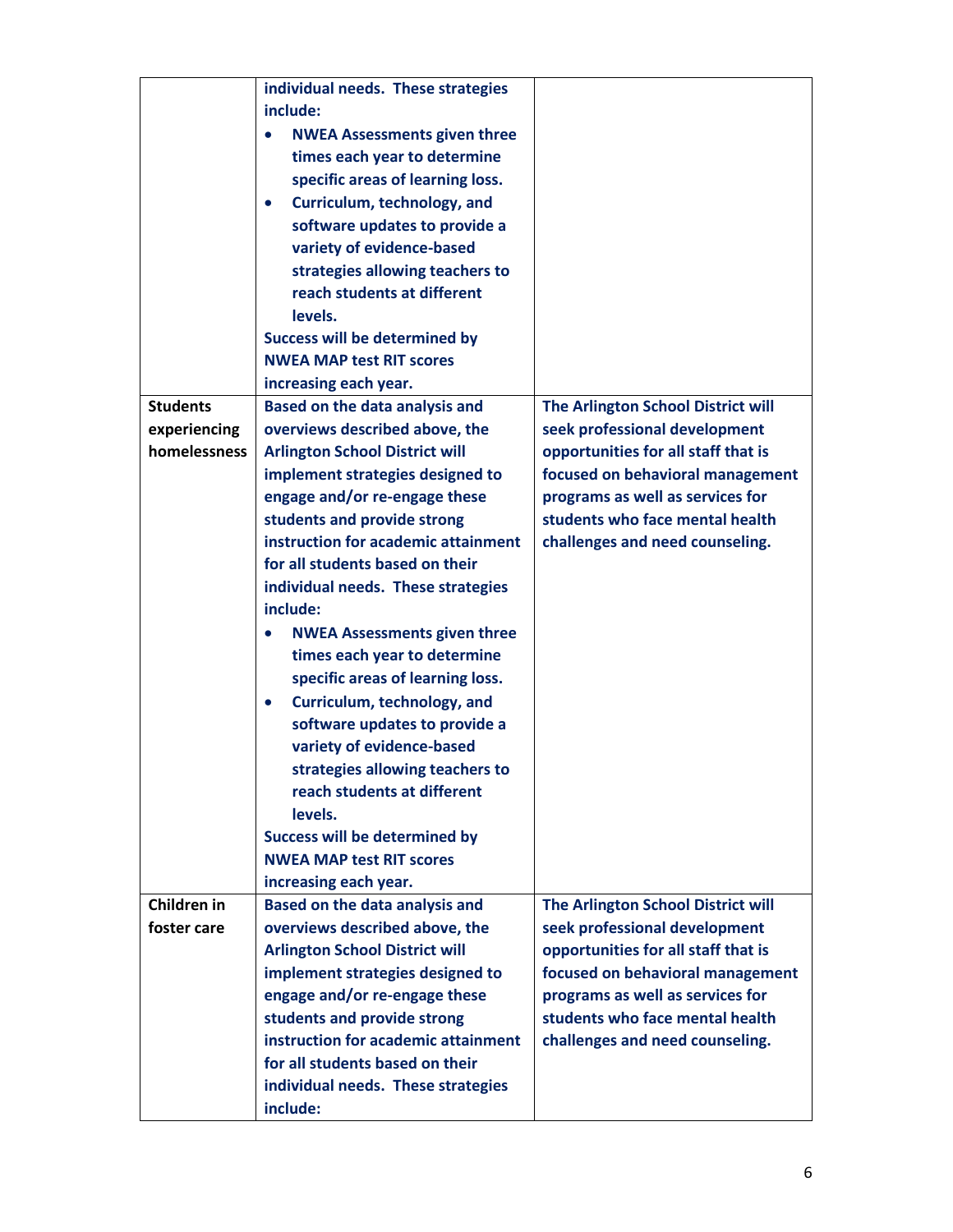| <b>NWEA Assessments given three</b><br>$\bullet$                                         |                                  |
|------------------------------------------------------------------------------------------|----------------------------------|
| times each year to determine                                                             |                                  |
| specific areas of learning loss.                                                         |                                  |
| Curriculum, technology, and                                                              |                                  |
| software updates to provide a                                                            |                                  |
| variety of evidence-based                                                                |                                  |
| strategies allowing teachers to                                                          |                                  |
| reach students at different                                                              |                                  |
| levels.                                                                                  |                                  |
| <b>Success will be determined by</b>                                                     |                                  |
| <b>NWEA MAP test RIT scores</b>                                                          |                                  |
| increasing each year.                                                                    |                                  |
| The Arlington School District will<br><b>Migratory</b><br>Based on the data analysis and |                                  |
| students<br>overviews described above, the<br>seek professional development              |                                  |
| <b>Arlington School District will</b><br>opportunities for all staff that is             |                                  |
| implement strategies designed to                                                         | focused on behavioral management |
| engage and/or re-engage these<br>programs as well as services for                        |                                  |
| students who face mental health<br>students and provide strong                           |                                  |
| instruction for academic attainment<br>challenges and need counseling.                   |                                  |
| for all students based on their                                                          |                                  |
| individual needs. These strategies                                                       |                                  |
| include:                                                                                 |                                  |
| <b>NWEA Assessments given three</b><br>$\bullet$                                         |                                  |
| times each year to determine                                                             |                                  |
| specific areas of learning loss.                                                         |                                  |
| Curriculum, technology, and<br>$\bullet$                                                 |                                  |
| software updates to provide a                                                            |                                  |
| variety of evidence-based                                                                |                                  |
| strategies allowing teachers to                                                          |                                  |
| reach students at different                                                              |                                  |
| levels.                                                                                  |                                  |
| <b>Success will be determined by</b>                                                     |                                  |
| <b>NWEA MAP test RIT scores</b>                                                          |                                  |
| increasing each year.                                                                    |                                  |

*\*If a population is not traditionally and was not present during the 2020-21 school year, the district may include a statement on how it will address the needs of such students should that population be present in the 2021-22, 2022-23 or 2023-24 school years.*

# **Investments in Other Allowed Activities**

4. Describe how the school district will spend its remaining allocation consistent with section [2001\(e\)\(2\)](https://www.congress.gov/bill/117th-congress/house-bill/1319/text#H1C1CA7B872894DE0B325C5BB06991BB8) of the ARP Act (see [here](https://www.congress.gov/bill/117th-congress/house-bill/1319/text#H1C1CA7B872894DE0B325C5BB06991BB8) for remaining allowable uses of funds). Please insert NA if a category is not applicable to your plan.

| <b>Narrative</b> | Approximate<br><b>Budget</b> |
|------------------|------------------------------|
| <b>Overview</b>  |                              |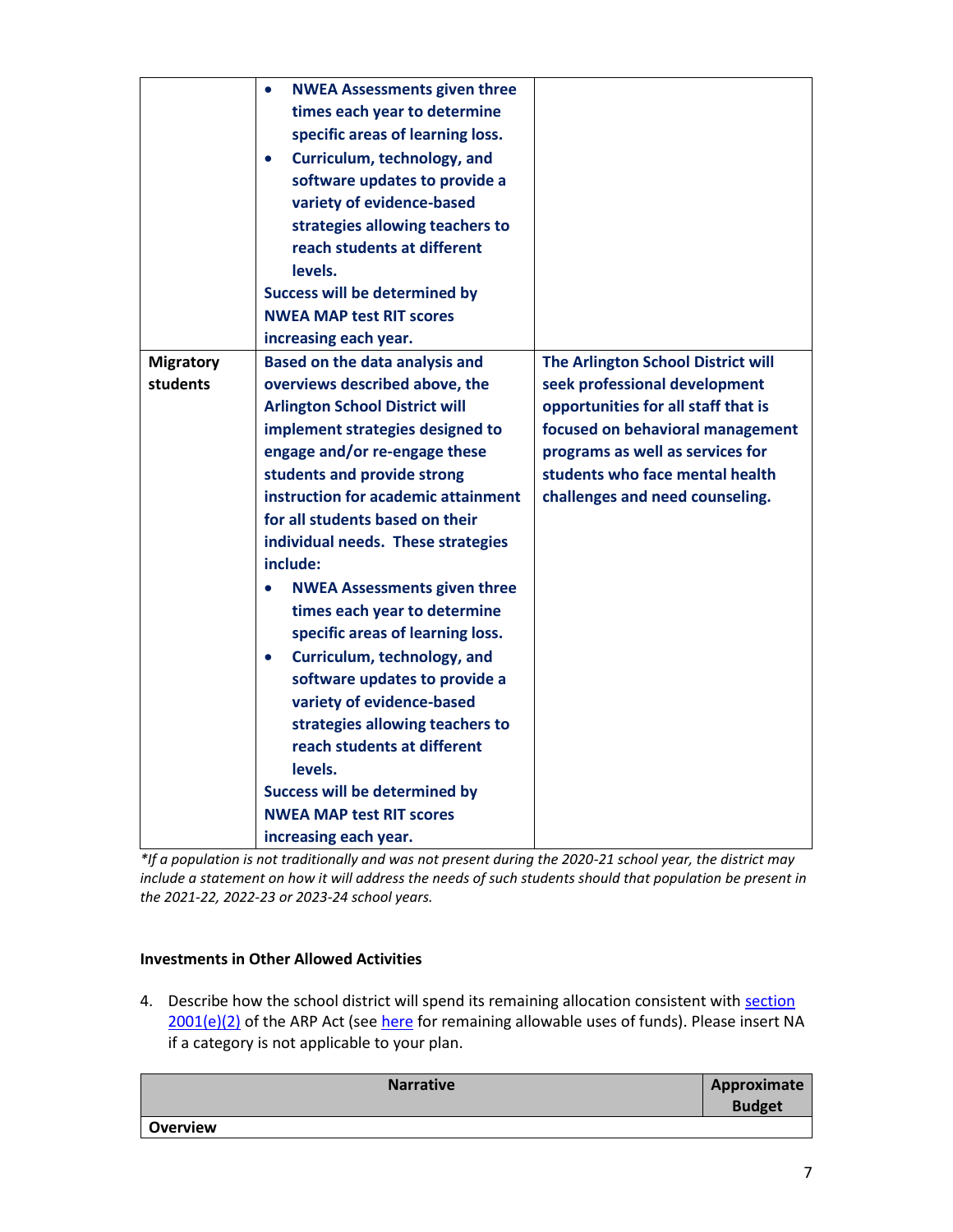**The Arlington School District will plan to provide staff with professional development opportunities related to our testing assessments and the use of testing data in order to better identify strengths/weaknesses. This is an allowable use described under addressing learning loss among students through assessments to accurately assess students' academic progress and assist educators in meeting students' academic needs.**

| <b>Academic Supports</b>                                                       | \$25,000.00 |
|--------------------------------------------------------------------------------|-------------|
| Laptops with the most up-to-date operating system for staff to implement       |             |
| learning and assessment software.                                              |             |
|                                                                                |             |
| <b>Educator Professional Development</b>                                       | \$10,100.00 |
| The Arlington School District will continue to provide staff with professional |             |
| development training on use of testing data to identify                        |             |
| strengths/weaknesses.                                                          |             |
|                                                                                |             |
|                                                                                |             |
| <b>Interventions that Address Student Well-Being</b>                           |             |
| <b>NA</b>                                                                      |             |
|                                                                                |             |
|                                                                                |             |
| <b>Strategies to Address Workforce Challenges</b>                              |             |
| <b>NA</b>                                                                      |             |
|                                                                                |             |
|                                                                                |             |
| <b>Other Priorities Not Outlined Above</b>                                     |             |
| <b>NA</b>                                                                      |             |
|                                                                                |             |
| <b>Total Approximate Budget for Investments in Other Allowed Activities</b>    | \$35,100.00 |
|                                                                                |             |

5. If the school district proposes to use any portion of ARP ESSER funds for renovation, air quality, and/or construction projects, describe those projects below. Each project should be addressed separately. (Districts may add boxes as needed). Please insert NA if this category is not applicable to your plan.

Please also note that these projects are subject to the department's prior approval. For further guidance, see [U.S. Department of Education's FAQs](https://oese.ed.gov/files/2021/05/ESSER.GEER_.FAQs_5.26.21_745AM_FINALb0cd6833f6f46e03ba2d97d30aff953260028045f9ef3b18ea602db4b32b1d99.pdf) B-6, B-7, B-8 and C-27.

| <b>Narrative</b>                                                                             | Approximate   |  |
|----------------------------------------------------------------------------------------------|---------------|--|
|                                                                                              | <b>Budget</b> |  |
| Overview                                                                                     |               |  |
| The Arlington School District used prior ESSER to begin the process of improving ventilation |               |  |
| throughout the building. Improved ventilation reduces allergens, viruses, bacteria, and      |               |  |
| other pollutants from the air. The district will use some of the monies from the ARP         |               |  |
| funding to further improve ventilation throughout the building.                              |               |  |
|                                                                                              |               |  |
| Project #1                                                                                   | \$47,900.00   |  |
| The Arlington School District will work with the company that began the                      |               |  |
| process of improving the ventilation in order to further improve ventilation.                |               |  |
| The district will have the contractor add carbon dioxide (CO2) sensors so as                 |               |  |
| to monitor for proper ventilation. With the installation of the CO2 sensors,                 |               |  |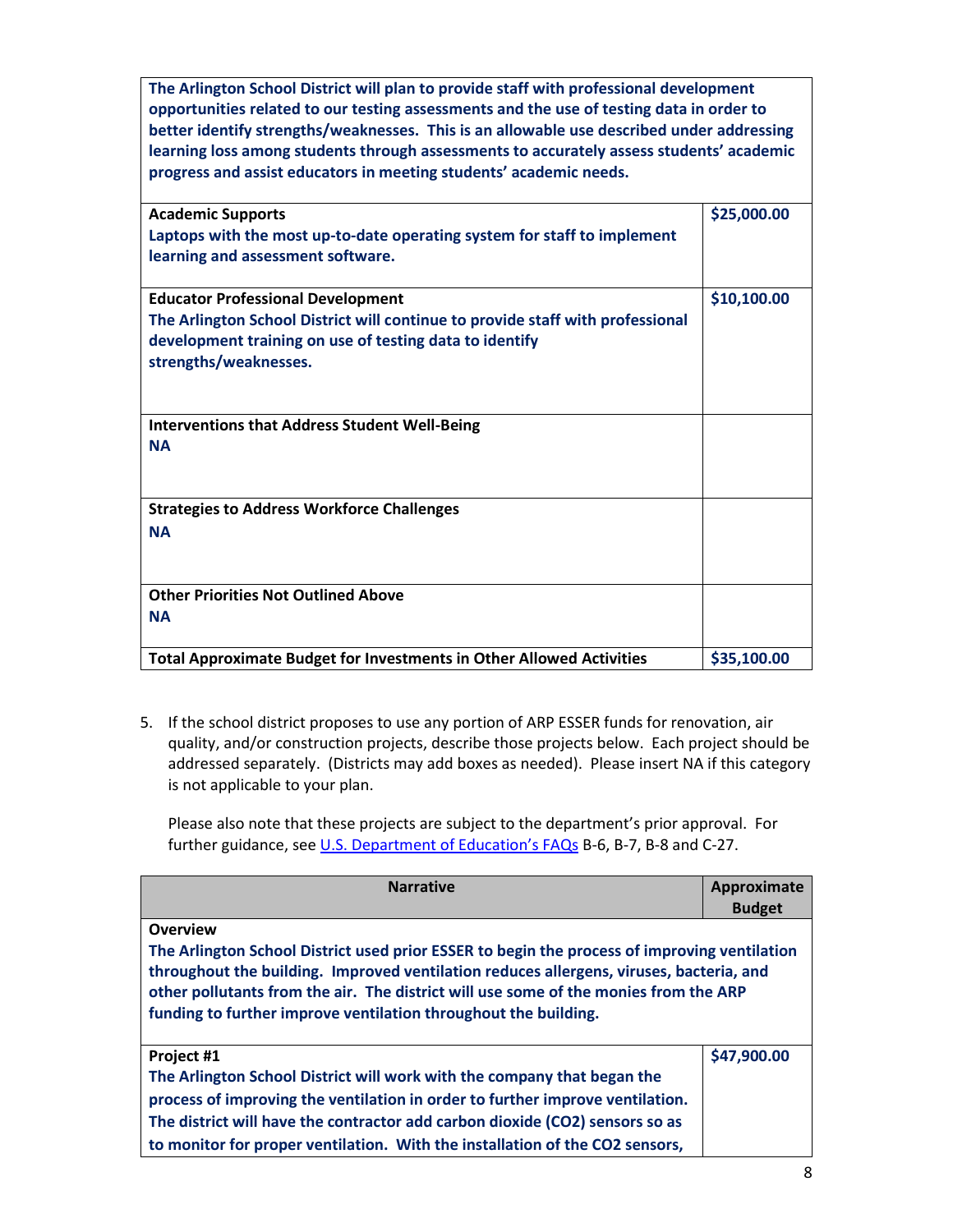| the district will also need to have the contractor replace the old Lonwork<br>controllers on the heat pumps with BACnet controllers. |             |
|--------------------------------------------------------------------------------------------------------------------------------------|-------------|
| Project #2                                                                                                                           |             |
| Total Approximate Budget for Renovation, Air Quality, and/or Construction                                                            | \$47,900.00 |

6. Before considering construction activities as part of the district's response to COVID-19 and as a component to emerging stronger post-pandemic, describe how and with which funding sources the district will support other essential student needs or initiatives.

| <b>Narrative</b>                                                               | Approximate<br><b>Budget</b> |
|--------------------------------------------------------------------------------|------------------------------|
| <b>Overview</b>                                                                |                              |
| Essential student needs (student achievement and the health and well-          |                              |
| being of all students and staff) are being met through ESSER III funds as well |                              |
| as district-level funds.                                                       |                              |

# **Engaging Students at Risk**

- 7. Describe how the school district will use ARP ESSER funds to identify, reengage, and support students most likely to have experienced the impact of lost instructional time, including, but not limited to:
	- a. Students who have missed the most in-person instruction in the 2019-20 and 2020- 21 school years
	- b. Students who did not participate or participated inconsistently in remote instruction
	- c. Students most at risk of dropping out of school.

Please note if these strategies represent a continuation from either ESSER I or ESSER II funding.

#### **Narrative**

#### **Overview**

**After reviewing student academic data, attendance, behavior, graduation rates, drop out numbers, and listening to teacher feedback, the District did not identify any significant rates regarding at risk students. During the 2020-21 school year, we had a very low percentage of students choose to participate in remote learning. There were no discernable changes in academic results as they performed just as well remotely as they did in-person due to the quality of instruction. Educators were available to interact with remote learners. We did not have any students drop out. In 2021-22, all students who were remote learning in 2020-21 returned to on-site learning.**

#### **Missed Most In-Person**

**The District is not using ARP ESSER funds to identify, re-engage, and support students most likely to have experienced the impact of lost instructional time. We believe that the curriculum and program offerings supported by District local funds address the needs of all students including those who have missed the most in-person instruction, did not**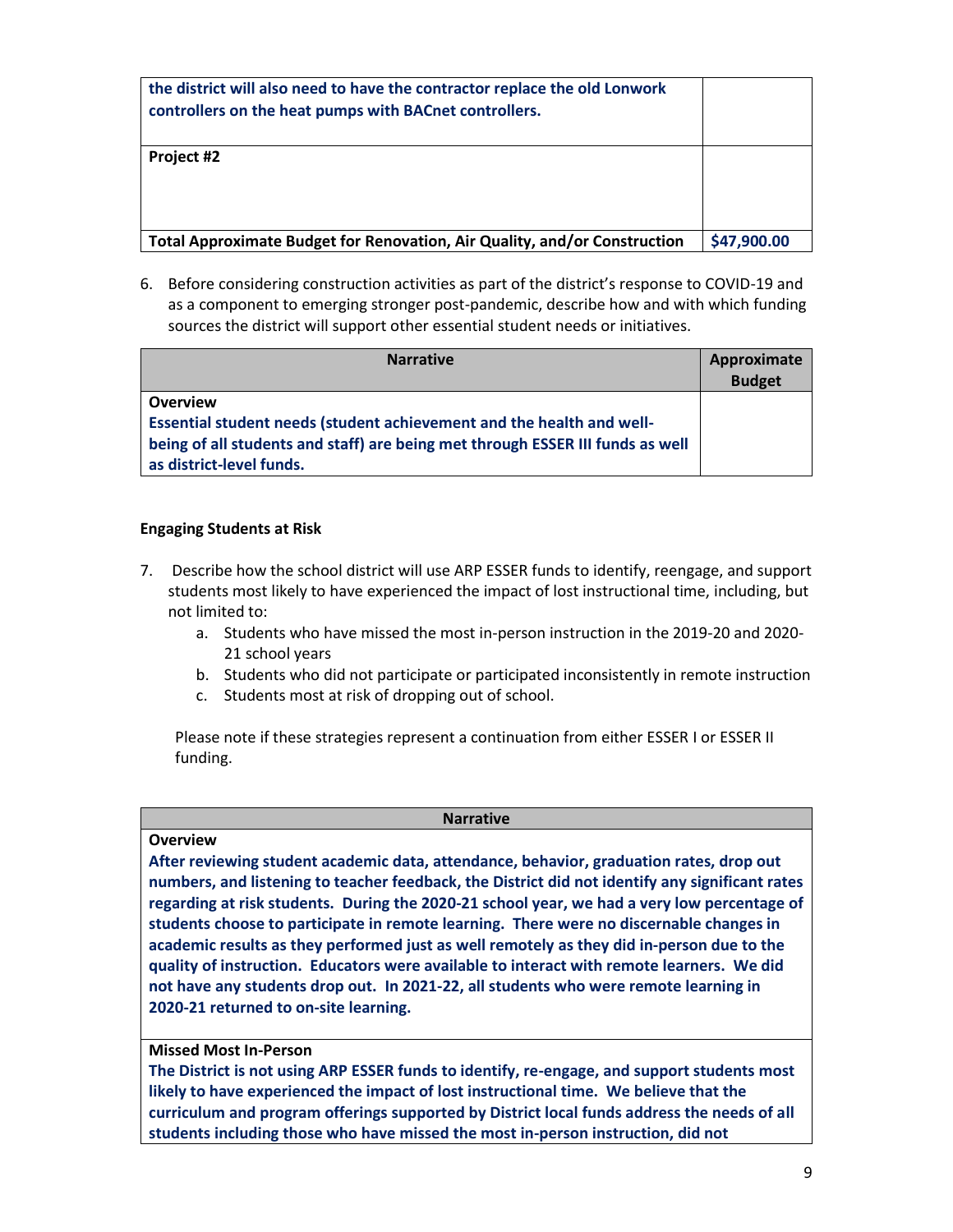**participate/participated inconsistently in remote instruction, and the students most at risk of dropping out of school.**

**Did Not Participate in Remote Instruction**

**The District is not using ARP ESSER funds to identify, re-engage, and support students most likely to have experienced the impact of lost instructional time. We believe that the curriculum and program offerings supported by District local funds address the needs of all students including those who have missed the most in-person instruction, did not participate/participated inconsistently in remote instruction, and the students most at risk of dropping out of school.**

# **At Risk for Dropping Out**

**The District is not using ARP ESSER funds to identify, re-engage, and support students most likely to have experienced the impact of lost instructional time. We believe that the curriculum and program offerings supported by District local funds address the needs of all students including those who have missed the most in-person instruction, did not participate/participated inconsistently in remote instruction, and the students most at risk of dropping out of school.**

# **Stakeholder Consultation:**

8. Describe how the school district did and will continue to engage in meaningful consultation with stakeholders around the planned use of ARP ESSER funds.

| Narrative |
|-----------|
|-----------|

**Overview, including the three highest priority needs that emerged from consultation After engaging in meaningful conversation about meeting student needs stemming from the pandemic and its aftermath, the following needs were identified:**

- **Safe return to in-person and high-quality instruction**
- **Social, emotional, and mental health of students and staff**
- **Communicating and updating parents, students, and other stakeholders as conditions change**

#### **Students**

**The district examined NWEA MAPS Assessment Data, Attendance, and Behavioral Reports.**

#### **Families**

**Families were invited to open board meetings where the needs and proposed uses of ARP funds were on the agenda.**

**School and district administrators (including special education administrators) In addition to examining student data, district administrators met frequently to discuss what other priorities the district may have due to the Covid19 pandemic. Administrators became versed in the allowable uses of funds.** 

**Teachers, principals, school leaders, other educators, school staff, and their unions School staff were invited to open board meetings where the needs and proposed uses of ARP funds were on the agenda.**

**Tribes (for affected LEAs under Section 8538 of the ESEA; see [here](https://doe.sd.gov/title/documents/Tribal-Cons-Guid-2020.pdf) for more detail) NA**